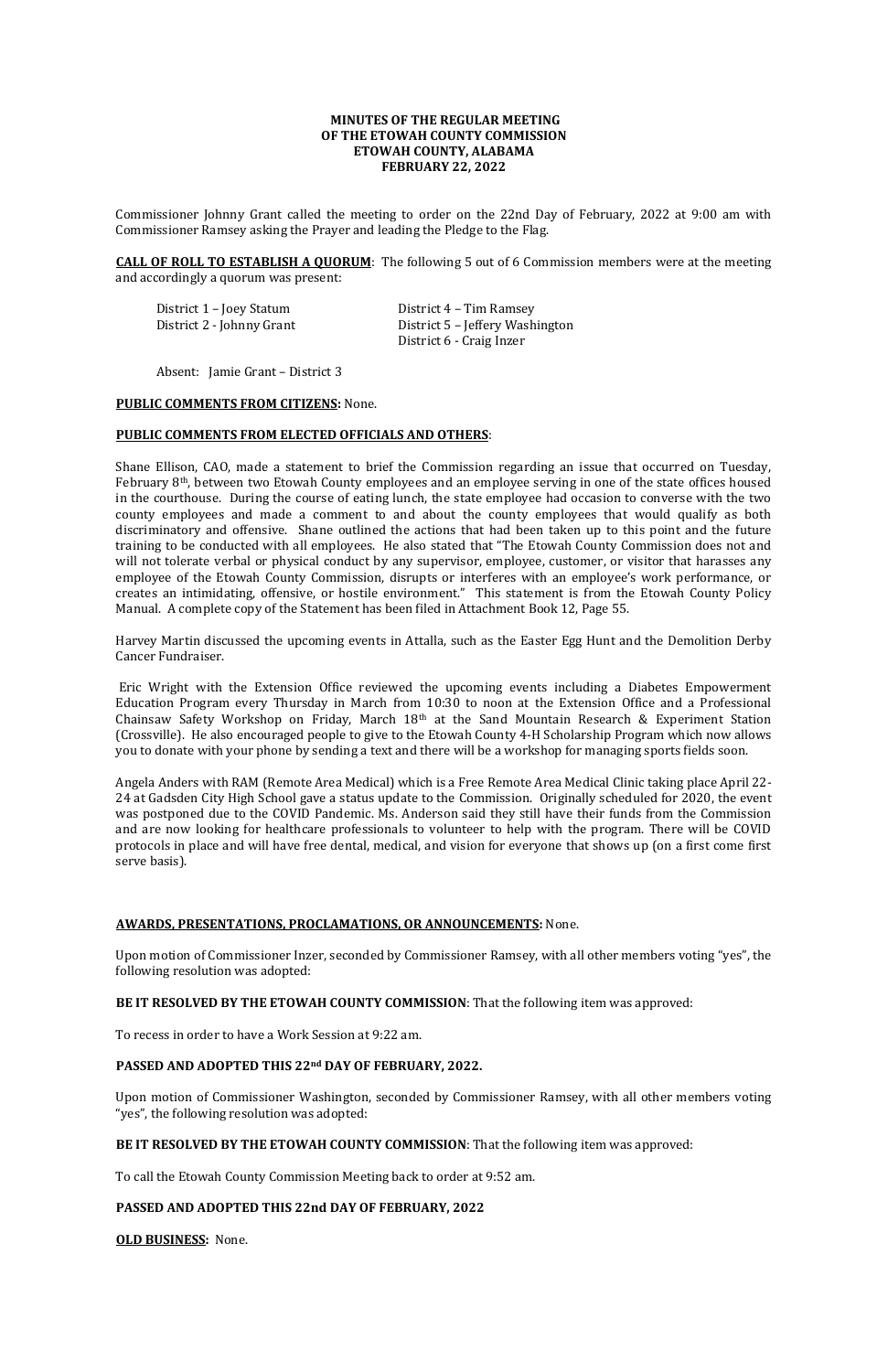# **CONSENT AGENDA**:

Upon motion of Commissioner Ramsey seconded by Commissioner Washington, with all other members present voting "yes", the following resolution was passed and adopted:

**BE IT RESOLVED BY THE ETOWAH COUNTY COMMISSION**: That the following items on the Consent Agenda were approved as presented:

**CONSENT AGENDA**: All items designated as "Consent" are considered to be routine and non-controversial and will be approved by one motion. No separate discussion of these items will be permitted unless a Commissioner so requests. If so, such item(s) will revert to New Business.

- A. That the Minutes of the Regular Meetings dated February 1, 2022, of the Etowah County Commission be, and the same are hereby approved as written.
- B. The Proposed Agenda for February 22, 2022
- C. Reported Financial Transactions. A copy of the Cash Disbursements, Online Transfers, and Credit Card Purchases for January are filed in Attachment Book 12, Page 56.
- D. To approve the request of Melissa Lett, Purchasing Accountant, to let a new bid for In Place Plant Mix.
- E. To approve the request of Melissa Lett, Purchasing Accountant, to let a new bid for Traffic Stripe & Pavement Markers.
- F. To declare the following as surplus as requested by Robert Nail, County Engineer:

| Equipment                          | VIN#             | Asset# |
|------------------------------------|------------------|--------|
| Caterpillar Dozer                  | 00D6KLRST01120   | 9992   |
| Caterpillar Excavator              | ERL00172         | 10002  |
| Caterpillar Backhoe                | <b>JRDF00728</b> | 9997   |
| Caterpillar Backhoe                | <b>CRDF00780</b> | 9998   |
| Caterpillar Backhoe                | <b>HRDF00784</b> | 9996   |
| Caterpillar Backhoe                | <b>ERDF00785</b> | 10001  |
| Caterpillar Wheel Loader           | SWL03918         | 9993   |
| Caterpillar Integrated Tool Camer  | <b>JSWL04069</b> | 9994   |
| Caterpillar Motor Grader           | KN9M00151        | 10004  |
| Caterpillar Intergrated Tool Camer | SWL04054         | 9995   |
| Caterpillar Motor Grader           | JN9M00152        | 9999   |
| Caterpillar Motor Grader           | JN9M00149        | 10005  |
| Caterpillar Excavator              | F2W00268         | 10007  |
| Caterpillar Motor Grader           | PN9M00150        | 10006  |
| Caterpillar Excavator              | F2W00269         | 10008  |
|                                    |                  |        |

- G. To place the name of Joshua Duncan in the Sheriff's Office job slot of Detention Deputy, effective February 21, 2022. This is a replacement to be paid from the Jail Fund, at an hourly rate of \$14.98.
- H. To place the name of Araceli Sanchez in the Sheriff's Office job slot of Detention Deputy, effective February 7, 2022. This is a replacement to be paid from the Jail Fund, at an hourly rate of \$14.98.
- I. To place the name of Eryck Moore in the Sheriff's Office job slot of Detention Deputy, effective February 7, 2022. This is a replacement to be paid from the Jail Fund, at an hourly rate of \$14.98.
- J. To place the name of Jerry King in the Sheriff's Office job slot of Specialist, effective February 7, 2022. This is a promotion and a replacement to be paid from the Jail Fund, at an hourly rate of \$15.74.
- K. To place the name of Jeffrey Parker Riggs in the Sheriff's Office job slot of Deputy Sheriff/Trainee, effective February 14, 2022. This is a replacement to be paid from the Sheriff's Office, General Fund, at an hourly rate of \$14.62.
- 
- L. To place the name of Logan Lafollette in the Sheriff's Office job slot of Deputy Sheriff/Trainee, effective February 28, 2022. This is a replacement to be paid from the Sheriff's Office, General Fund, at an hourly rate of \$14.62.
- M. To place the name of Mark D Harris in the Sheriff's Office job slot of Part Time Deputy Security, effective February 18, 2022. This is a part-time replacement to be paid from the Courthouse Security Fund, at an hourly rate of \$15.36.

# **PASSED AND ADOPTED THIS 22nd DAY OF FEBRUARY, 2022**

# **NEW BUSINESS:**

Upon motion of Commissioner Washington, seconded by Commissioner Ramsey, with all other members voting "yes", the following resolution was adopted:

**BE IT RESOLVED BY THE ETOWAH COUNTY COMMISSION**: That the following item was approved: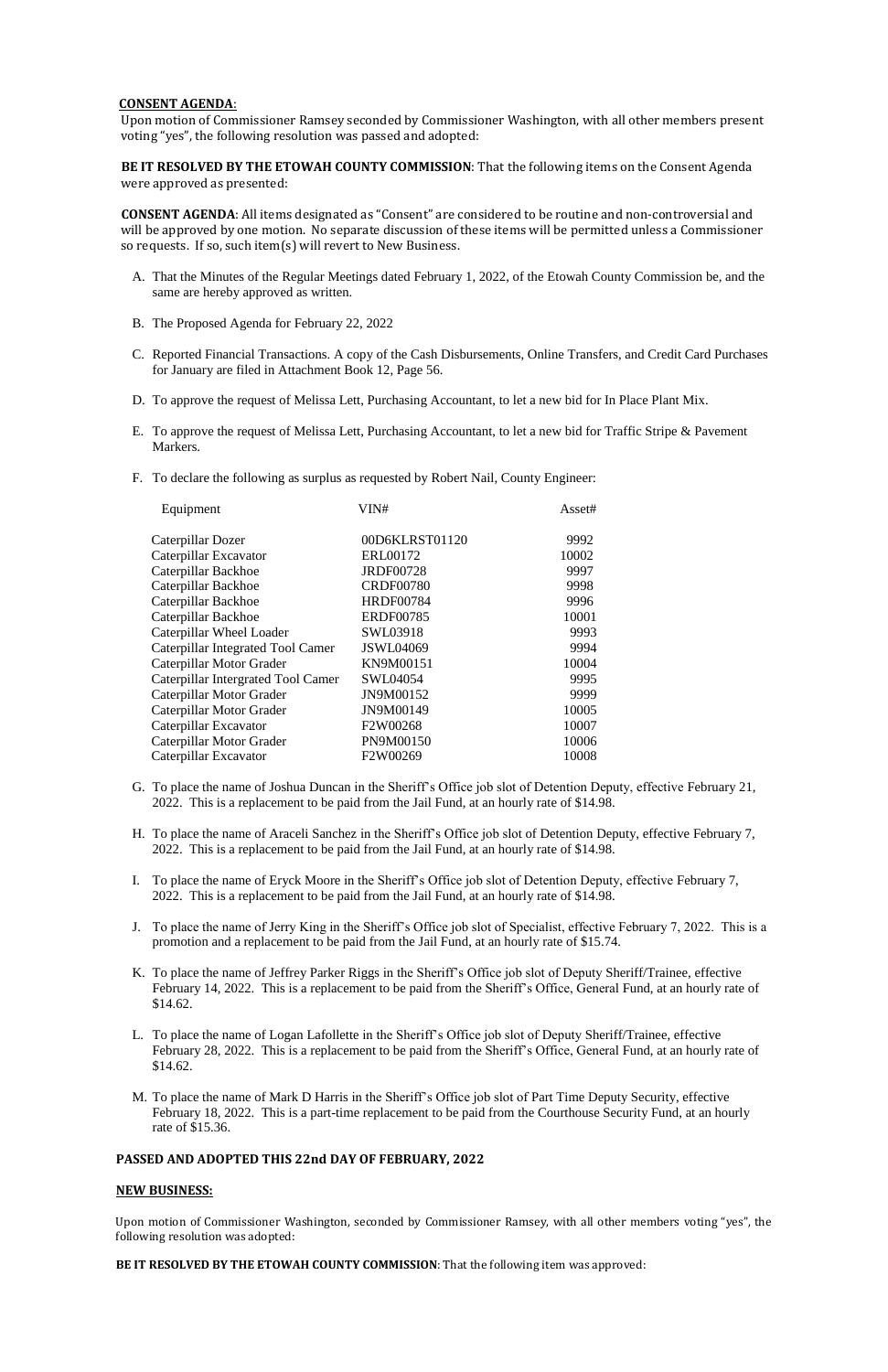The Protective Maintenance Agreement with Bagby for the Hydraulic Passenger Elevator at the building located at 401 Broad Street in Gadsden, AL (Board of Education Building), and to authorize the CAO to execute the document. Bagby is the current service provider authorized through sealed bid and subsequent contract award. A copy of this agreement has been filed in Attachment Book 12, Page 57.

## **PASSED AND ADOPTED THIS 22nd DAY OF FEBRUARY, 2022.**

Upon motion of Commissioner Tim Ramsey, seconded by Commissioner Washington, with all other members voting "yes", the following resolution was adopted:

### **BE IT RESOLVED BY THE ETOWAH COUNTY COMMISSION**: That the following item was approved:

The Resolution authorizing Rural Transportation to enter into Third Party Agreements with the following: Access 2 Care, Medicaid, Smeltzer Center, Sickle Cell Foundation, and Legacy Trust. Also, to approve the Agreements with Central Alabama Sickle Cell Foundation and Legacy Trust Advisors, relative to transportation services, and to authorize the Commission President to execute the documents. A copy of this Resolution has been filed in Attachment Book 12, Page 58.

### **PASSED AND ADOPTED THIS 22nd DAY OF FEBRUARY, 2022.**

Upon motion of Commissioner Washington, seconded by Commissioner Ramsey, with all other members voting "yes", the following resolution was adopted:

**BE IT RESOLVED BY THE ETOWAH COUNTY COMMISSION**: That the following item was approved:

The Resolution that will give authority to the Etowah County CAO and the Commission President, in coordination with the Probate Judge and the Revenue Commissioner, to close the County Courthouse and Revenue Commission Satellite offices when absolutely necessary. A copy of this Resolution has been filed in Attachment Book 12, Page 59.

## **PASSED AND ADOPTED THIS 22nd DAY OF FEBRUARY, 2022.**

Upon motion of Commissioner Inzer, seconded by Commissioner Ramsey, with all other members voting "yes", the following resolution was adopted:

**BE IT RESOLVED BY THE ETOWAH COUNTY COMMISSION**: That the following item was approved:

Increase: Road Construction Supplies (111.53100-213) \$200,000 Increase: Operating Transfer In from General Fund (111.61000-111) \$200,000

Increase: Operating Transfer Out to Gasoline Tax Fund (001.62000-111) \$200,000 Decrease: Funding Balance (001.35900) \$200,000

The Resolution opposing Senate Bill 157, which (if passed) will cause significant damage to county roads and bridges by removing existing weight restrictions, recommended by engineering professionals nationwide, to allow logging trucks to transport an increased weight of almost 100,000 pounds per trip on public roads and bridges. A copy of this Resolution has been filed in Attachment Book 12, Page 60.

### **PASSED AND ADOPTED THIS 22nd DAY OF FEBRUARY, 2022.**

Upon motion of Commissioner Ramsey, seconded by Commissioner Inzer, with all other members voting "yes", the following resolution was adopted:

**BE IT RESOLVED BY THE ETOWAH COUNTY COMMISSION**: That the following item was approved:

The Master Service Agreement with Vital Records Control for Records Storage and Services for a monthly standard fee and also sets the service fees. (This replaces the agreement with File Depot / Observer due to the business changing names.). A copy of this Agreement has been filed in Attachment Book 12, Page 61.

### **PASSED AND ADOPTED THIS 22nd DAY OF FEBRUARY, 2022.**

Upon motion of Commissioner Statum, seconded by Commissioner Ramsey, with all other members voting "yes", the following resolution was adopted:

## **BE IT RESOLVED BY THE ETOWAH COUNTY COMMISSION**: That the following item was approved:

The Proposal for Voter Registration Maps with Southeaster GIS Services and to authorize the CAO to execute the document. A copy of the Agreement has been filed in Attachment Book 12, Page 62. (As discussed, this agreement was \$10,000 up front cost with an hourly fee charged for updates as needed but no annual fee.

#### **PASSED AND ADOPTED THIS 22nd DAY OF FEBRUARY, 2022.**

Upon motion of Commissioner Ramsey, seconded by Commissioner Statum, with all other members voting "yes", the following resolution was added and adopted (All Commissioners agreed to add this as a late item to the agenda):

#### **BE IT RESOLVED BY THE ETOWAH COUNTY COMMISSION**: That the following item was approved:

The following budget amendment: (These funds are to be used for paving only)

Gasoline Tax Fund

General Fund